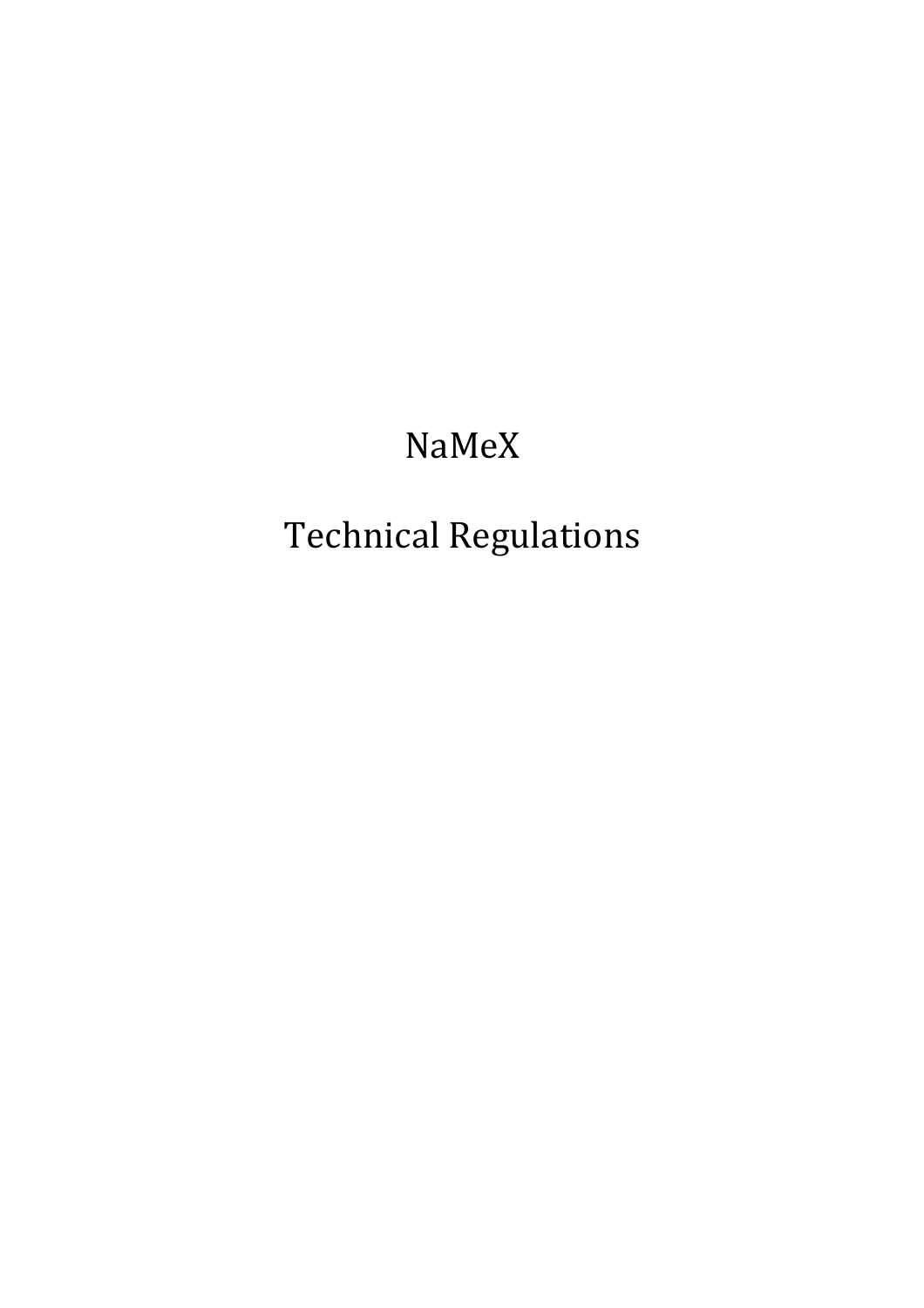**Contents 1 Rules for Admission**

## **2 General Rules**

#### **3 Technical Rules Pertaining to Peering Services**

3.1 Technical rules for installation

3.2 Operating rules pertaining to the public peering service

3.3 Operating rules pertaining to private peering services on dedicated VLAN

3.4 Operating rules pertaining to transit services on dedicated VLAN

3.5 Operating rules pertaining to back-to-back connection services

#### **4 Technical Rules Pertaining to the L1/L2 Interconnection Service**

4.1 Technical rules for installation

4.2 Operating rules

#### **5 Duties of the NaMeX Technical Staff**

#### **6 Violation of These Regulations**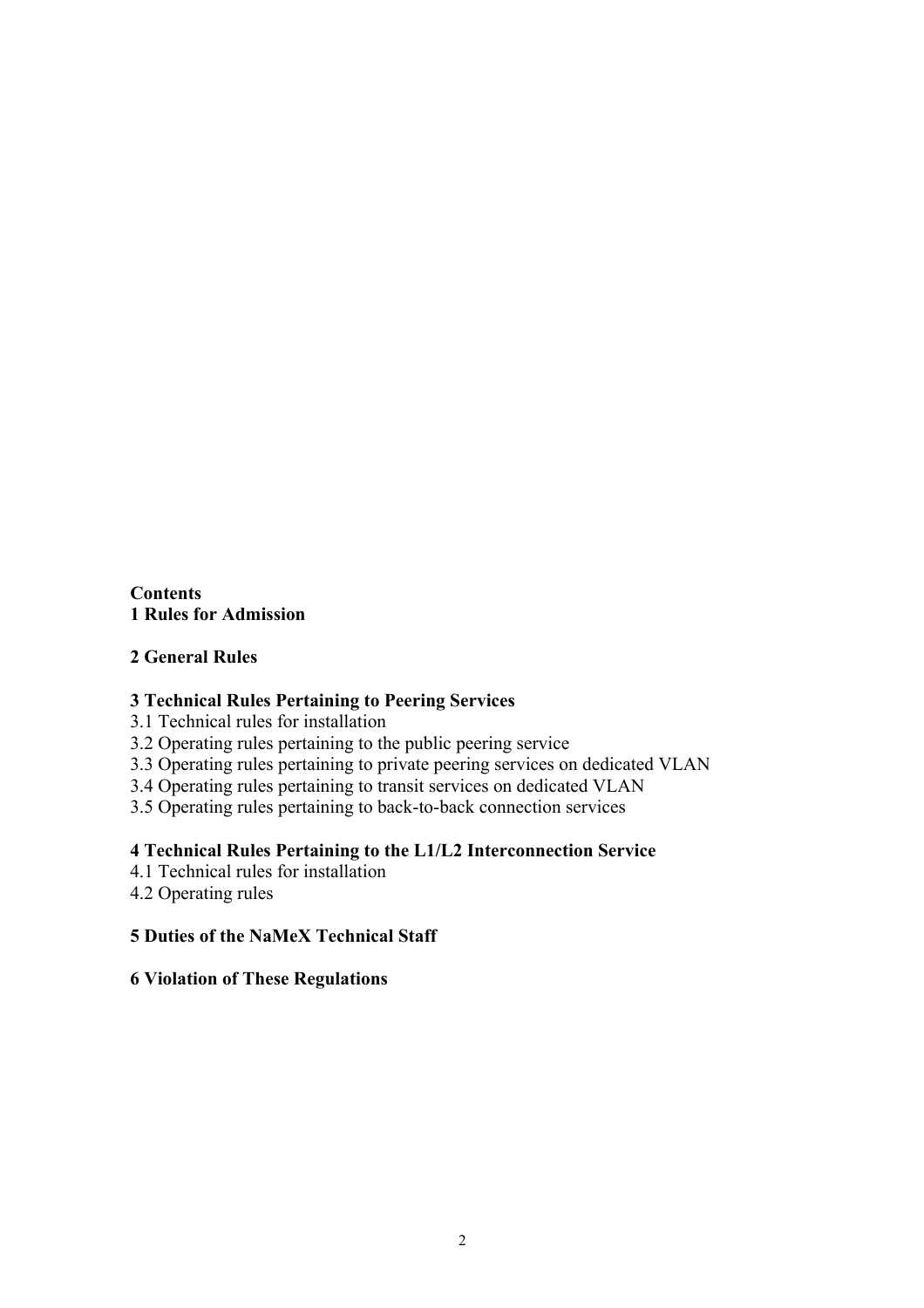## **1 Rules for Admission**

- 1.1 Legally recognised entities may enter into this connection enabling agreement.
- 1.2 The entity must:

(a) Possess its own Autonomous System Number and classes of public networks obtained from an RIR;

(b) Have independent Internet access;

(c) Guarantee NaMeX that it has absolute title and full legal rights enabling it to observe the points contained in the following document and the peering agreements stipulated;

(d) Submit the documents required pursuant to this connection enabling agreement certifying that it has the necessary qualifications.

1.3 Applications for admission will be approved by the President of NaMeX on the advice of the Technical Committee.

## **2 General Rules**

- 2.1 The costs of interconnection between the location of the NaMeX exchange point and the location of the user party are the complete responsibility of the same party.
- 2.2 The activity of user parties vis-à-vis NaMeX shall not be in conflict with the laws in force.
- 2.3 The user parties must communicate and keep current the name of a technical referent, an administrative referent and a NOC with a telephone number for emergencies. The name, the role filled in the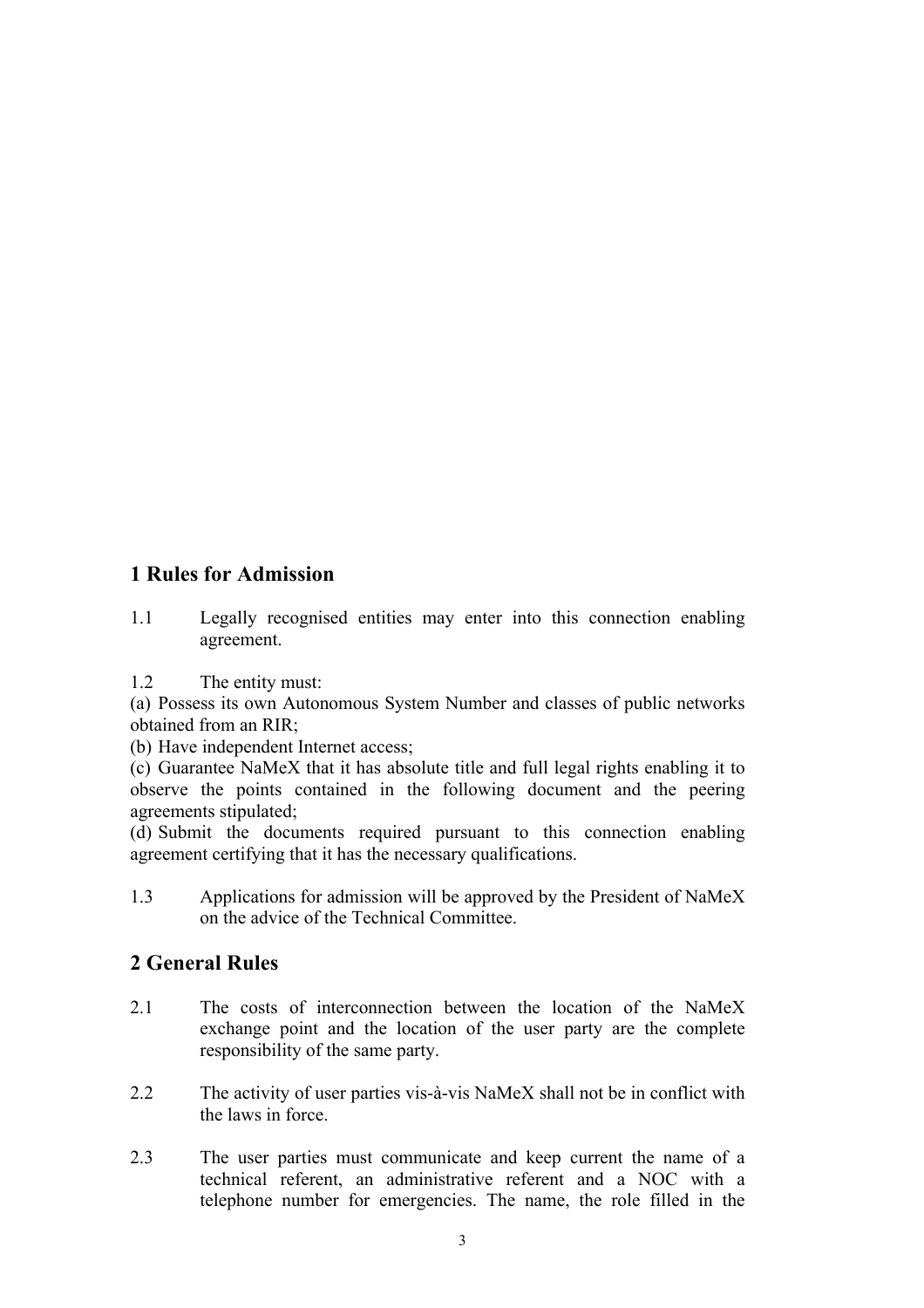organisation of the user party, a telephone number and an e-mail address shall be communicated for each such referent. In addition, the user parties shall communicate an e-mail address that NaMeX will use for official communications.

2.4 The devices owned by the user party housed at the NaMeX exchange point must be covered by an insurance policy against theft, fire and damages/injuries to third parties.

## **3 Technical Rules Pertaining to Peering Services**

#### **Premise**

The peering services offered by NaMeX are subdivided as follows:

• public peering services using NaMeX switching infrastructure

• private peering services on dedicated VLANs using NaMeX switching infrastructure

• Internet transit services on dedicated VLANs using NaMeX switching infrastructure

• back-to-back connection services between routers of operators.

#### **3.1 Technical rules for installation**

- 3.1.1 The devices of the user party dedicated to peering services shall operate at Level 3 of the ISO/OSI stack.
- 3.1.2 Typically, the devices of the parties that sign this connection enabling agreement are installed at one of the locations of the NaMeX exchange point, in the area reserved for peering services.
- 3.1.3 Should remote capability be provided for, the connections between the NaMeX switching infrastructure and the devices of the user party shall be realised by means of Level 2 dedicated point-to-point circuits. The user party shall specify the make and model of the same devices, as well as the MAC address of the interfaces that the same intends to use to connect to the peering LAN.
- 3.1.4 The devices that the user party houses in the rooms of NaMeX used for peering services must be of the 19"rack mountable type powered by 220V AC.
- 3.1.5 The connection with the NaMeX switching infrastructure shall take place by means of RJ45 connectors and category 5 or 6 UTP cables, or else SC or LC connectors and multimode (50/125 or 62.5/125 micron) or single-mode (9/125 micron) fibre cables.
- 3.1.6 The ports available for connection with the switching infrastructure are Ethernet 10/100/1000 Mbps. Gigabit Ethernet 1000BaseSX and1000Base LX, and 10 Gigabit Ethernet.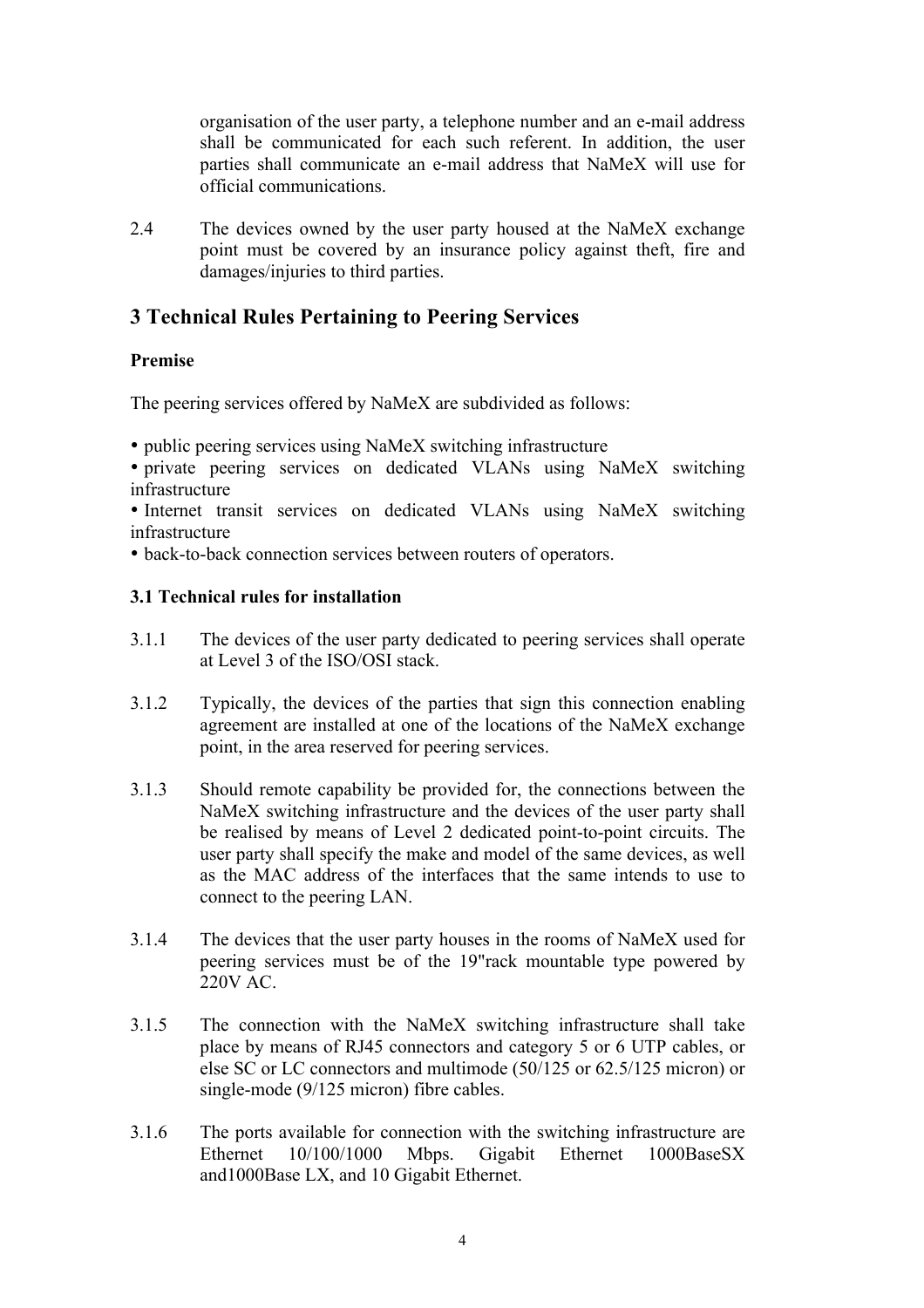- 3.1.7 Any variations in the type of media available for connection with the switching infrastructure shall be communicated by the technical staff to the user parties present at NaMeX.
- 3.1.8 It is the duty of the user party to attend to the material necessary for the installation of its router at the location of the NaMeX exchange point.
- 3.1.9 It is the duty of the user party to install its router in the rack in the position indicated by the technical staff of NaMeX.
- 3.1.10 The installation of the devices shall take place in compliance with technical specifications determined by NaMeX.
- 3.1.11 The only authorized connections from user paty devices located in the peering services area are WAN connections, connections with the switching infrastructure and back-to-back type of connections with devices of other operators housed in the same area.
- 3.1.12 It is prohibited for a user party to intervene with regard to the switching infrastructure or any router of other user parties present in the areas dedicated to peering services.

#### **3.2 Operating rules pertaining to the public peering service**

- 3.2.1 The switching infrastructure of the NaMeX exchange point is made by devices operating at Level 2 of the ISO/OSI stack.
- 3.2.2 The user parties undertake to establish peering agreements utilising the BGPv4 and/or BGPv4+ routing protocol.
- 3.2.3 The user parties undertake to publish their peering policies on the special page of the NaMeX Website.
- 3.2.4 The peering agreements between NaMeX user parties shall be stipulated solely free of charge on the basis of the peering policies published by the same parties.
- 3.2.5 The user parties have the right to refuse a request for peering on the part of another user party as a consequence of the implementation of their peering policies.
- 3.2.6 Every user party undertakes to establish a peering session with the AS of NaMeX.
- 3.2.7 The user party is not allowed to transfer this peering agreement to a third party without the express assent of the NaMeX Technical Committee.
- 3.2.8 The user parties undertake to announce in the peering agreements only the public networks associated with their AS or with those of their own customers.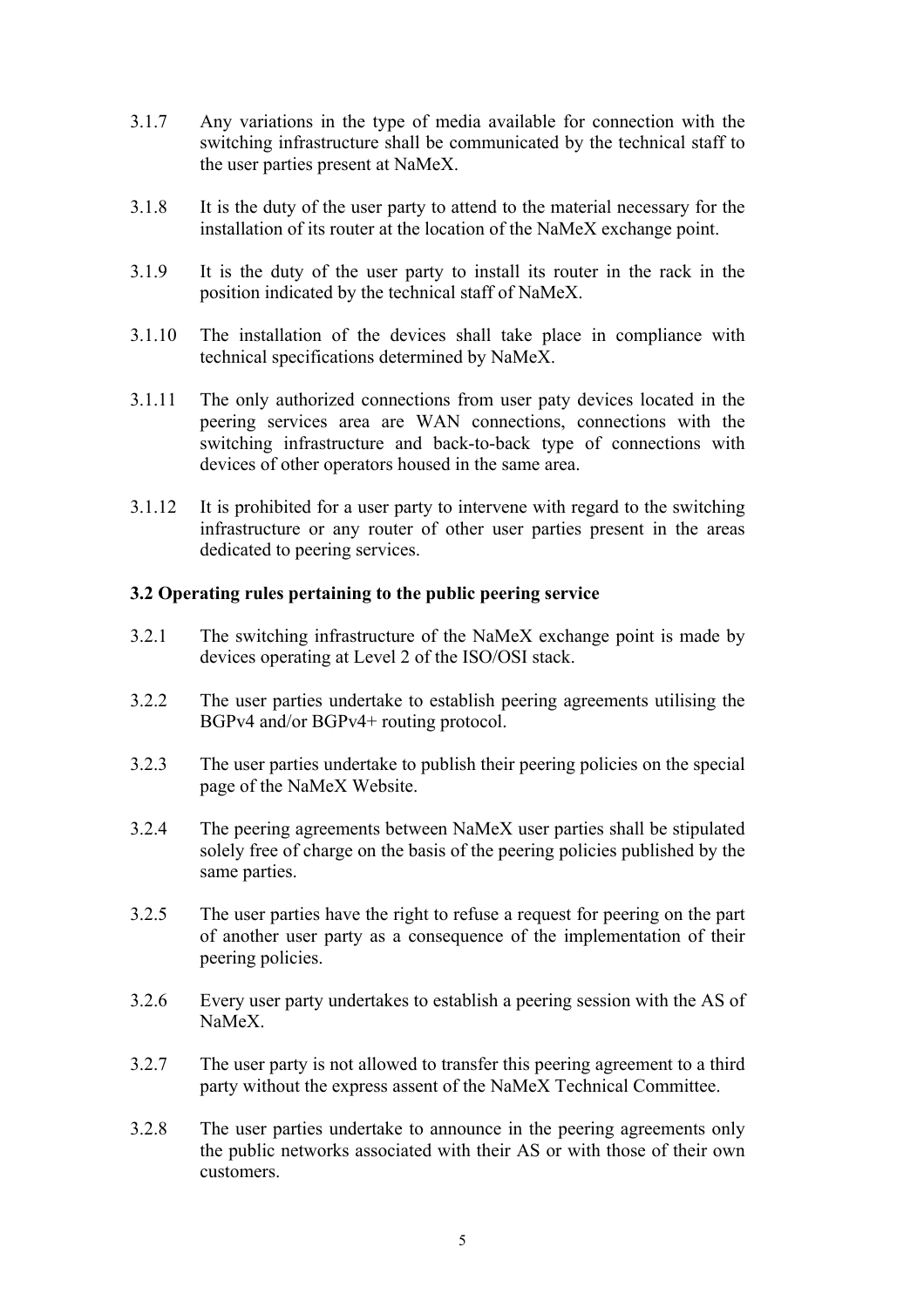- 3.2.9 The user parties undertake to not announce any default route in their own peering agreements, and in any case to not act as gateway in any direct or indirect form, such as, by way of non-exclusive example, to announce the Full Internet Routing Table, engage in tunnelling or utilise static routing.
- 3.2.10 The user parties undertake to announce as next-hop of the networks announced that of their own router at NaMeX.
- 3.2.11 The user parties undertake to announce their networks in the best possible way. Specifically, they undertake to announce their own networks using an aggregate modality (*route summarisation*) and to reduce the announcement of specific networks to the indispensable minimum.
- 3.2.12 The user parties undertake to keep their own peering agreements up to date with regard to the IRR (*Internet Routing Registry*) of the RIR (*Regional Internet Registry*) of their region of belonging in accordance with the specifications set forth in documents RFC-2622 (RPSL) and RFC-4012 (RPSLng).
- 3.2.13 The user parties undertake to control the stability of the announcements of their own networks (*route-flap*) and to maintain it at quality levels considered acceptable by the Internet community and defined in document ripe-229.
- 3.2.14 The user parties undertake to take the utmost care so as to not cause any damage to other user parties due to their own traffic or that of their customers.
- 3.2.15 A sole MAC address shall correspond to any port of the NaMeX switching infrastructure utilised by the user party, which must always be associated with the IP address assigned for peering.
- 3.2.16 The user parties undertake to maintain the quality level of their traffic above the parameters established by the NaMeX Technical Committee. The required parameters are packet loss  $\leq$  5% and Round Trip Delay  $\leq$ 59 msec on a monthly average measured between the router of the user party at NaMeX and the first next-hop toward its own network. The measurements shall be taken and made known to the other user parties by the technical staff of NaMeX.
- 3.2.17 The user parties undertake to deactivate the following functions on their devices:
- (a) Proxy-ARP
- (b) ICMP redirect
- (c) IP direct broadcast
- (d) IEEE 802.1D Spanning tree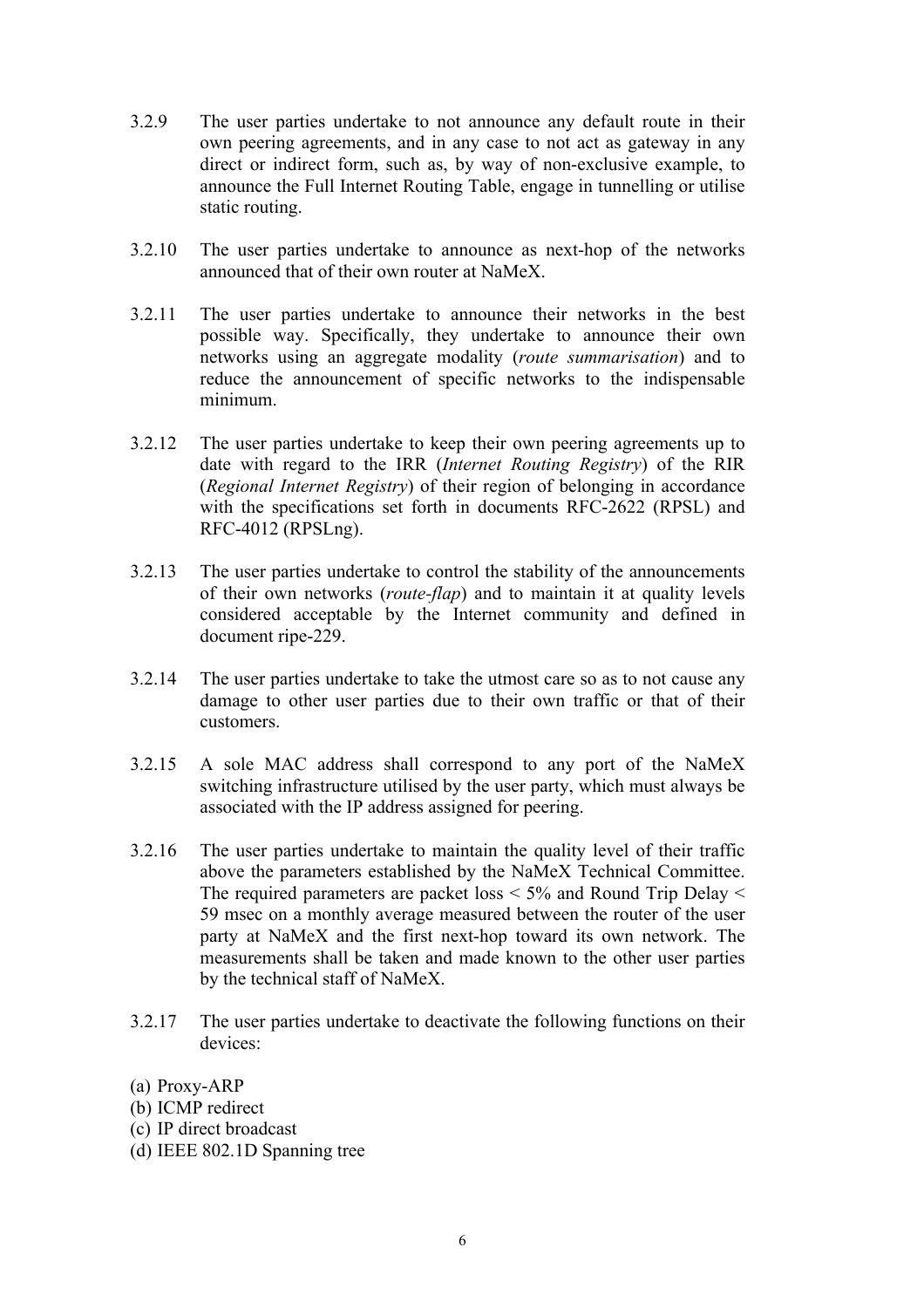(e) All protocols that generate broadcast toward the switching infrastructure of the exchange point, with the sole exception of the ARP protocol and of all other protocols necessary for the correct functioning of the exchange point.

3.2.18 The user parties undertake to not collect data in transit on the exchange point. Any data that may be gathered, subject to communication to and approval of the NaMeX Technical Committee, must remain confidential and be used only for internal purposes tied to the quality of the traffic without in any way breaking Italian or European laws on privacy.

#### **3.3 Operating rules pertaining to private peering services on dedicated VLAN**

- 3.3.1 The user parties have the possibility of engaging in private peering through attestation on dedicated VLANs configured on the switching infrastructure of the exchange point.
- 3.3.2 A sole MAC address shall correspond to any gateway on dedicated VLAN utilised by the user party.
- 3.3.3 It is not allowed to utilise private peering VLANs for the supply/acquisition of Internet transit; for this service it is necessary to request the activation of a VLAN expressly dedicated to transit.

#### **3.4 Operating rules pertaining to transit services on dedicated VLAN**

- 3.3.1 The user parties have the possibility of supplying/acquiring Internet transit at the exchange point by utilising dedicated VLANs configured on the switching infrastructure.
- 3.4.2 A user party desiring to provide Internet transit at the exchange point must request activation of one or more dedicated VLANs, in the role of *initiator*.
- 3.4.3 A user party desiring to acquire Internet transit through the exchange point must request association, in the role of *participant*, with a VLAN previously activated by an *initiator*.
- 3.4.4 A sole MAC address shall correspond to any port on dedicated VLAN utilised by the user party.

#### **3.5 Operating rules pertaining to back-to-back connection services**

3.5.1 Two user parties may request direct connection (*back-to-back*) between interfaces of their respective routers housed in the rooms dedicated to peering services.

## **4 Technical Rules Pertaining to the L1/L2 Interconnection Service**

#### **4.1 Technical rules for installation**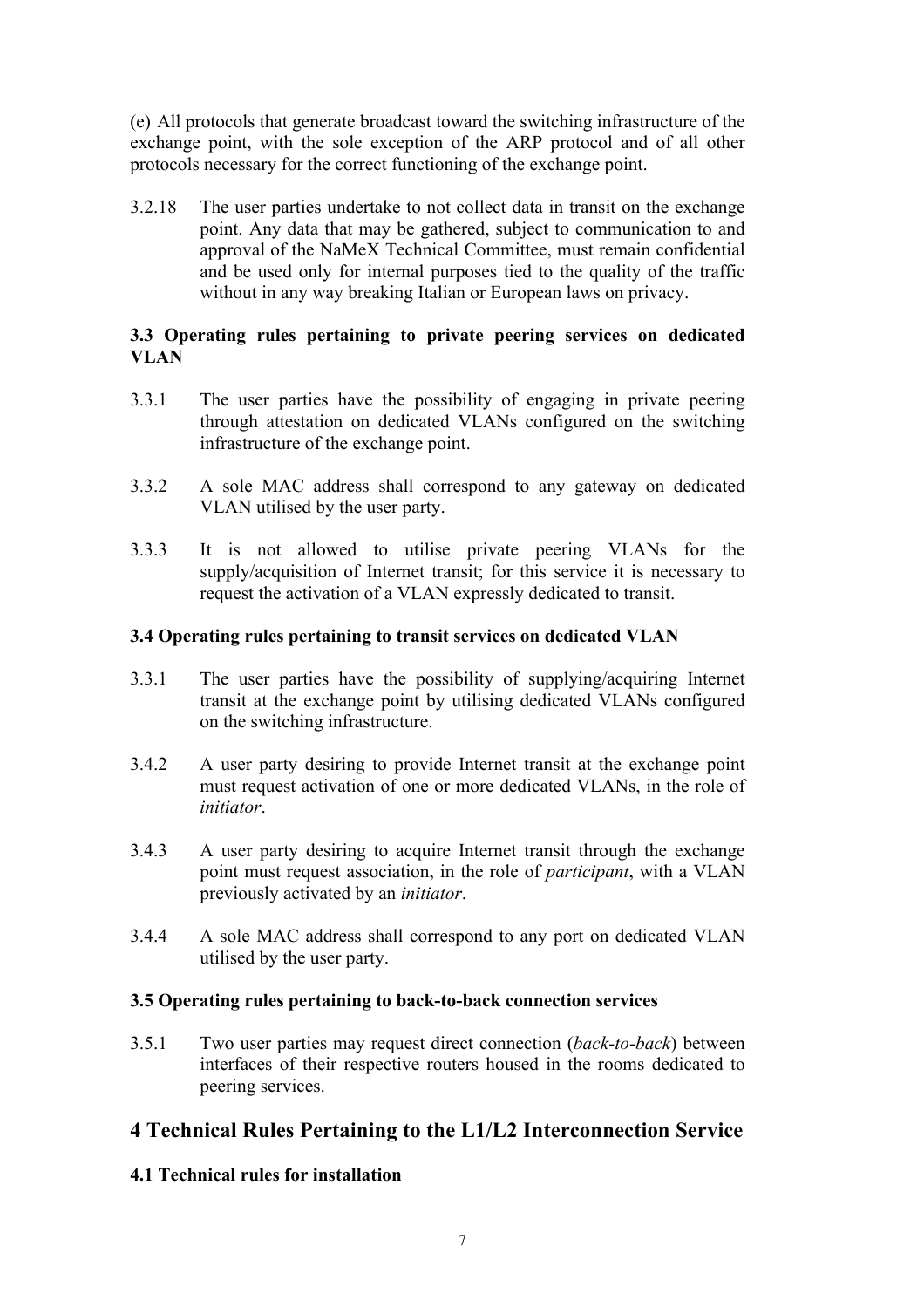- 4.1.1 The devices dedicated to the L1/L2 interconnection service must operate at Level 1 and/or Level 2 of the ISO/OSI stack.
- 4.1.2 The devices dedicated to the L1/L2 interconnection service must be of the 19" *rack mountable* type and powered by 220 Volt AC.
- 4.1.3 The devices dedicated to the interconnection must be installed in a special room (*carrier room*) in accordance with two possible modalities:

(a) devices occupying an entire rack must be placed in spaces of 60x60 cm designated by the NaMeX technical staff; the user party is completely responsible for providing and installing the rack;

(b) devices occupying fractions of rack may be placed in lockers/boxes arranged by NaMeX, in lots occupying  $\frac{1}{4}$  of a rack (10 RU).

- 4.1.4 The user parties undertake to communicate to the NaMeX technical staff the expected power consumption for each device at the time of installation, as well as the overall power consumption of the installed active devices.
- 4.1.5 The user parties likewise undertake to communicate in timely fashion to the NaMeX technical staff any variation in the power consumption values initially declared.
- 4.1.6 The power consumption of each user party is subjected to periodic control by the NaMeX technical staff for the purpose of verifying the observance of the nominal values declared.
- 4.1.7 The carrier room has an area provided with shared wiring/cable facilities, necessary for the realisation of interconnections between/among operators, called *meet-me area*.
- 4.1.8 The devices dedicated to interconnection can be served by two typologies of connections:
- (a) WAN connections to the geographic network infrastructure of the operator;

(b) Internal connections with the *carrier room*, from the devices to the shared wiring/cable facilities (*meet-me area*).

4.1.9 It is the task of the user party to realise the connections as per the preceding point, in compliance with these regulations and with the instructions of the NaMeX technical staff.

#### **4.2 Operating rules**

4.2.1 The user parties that make use of the L1/L2 interconnection service may realise optic and electric connections for the following purposes: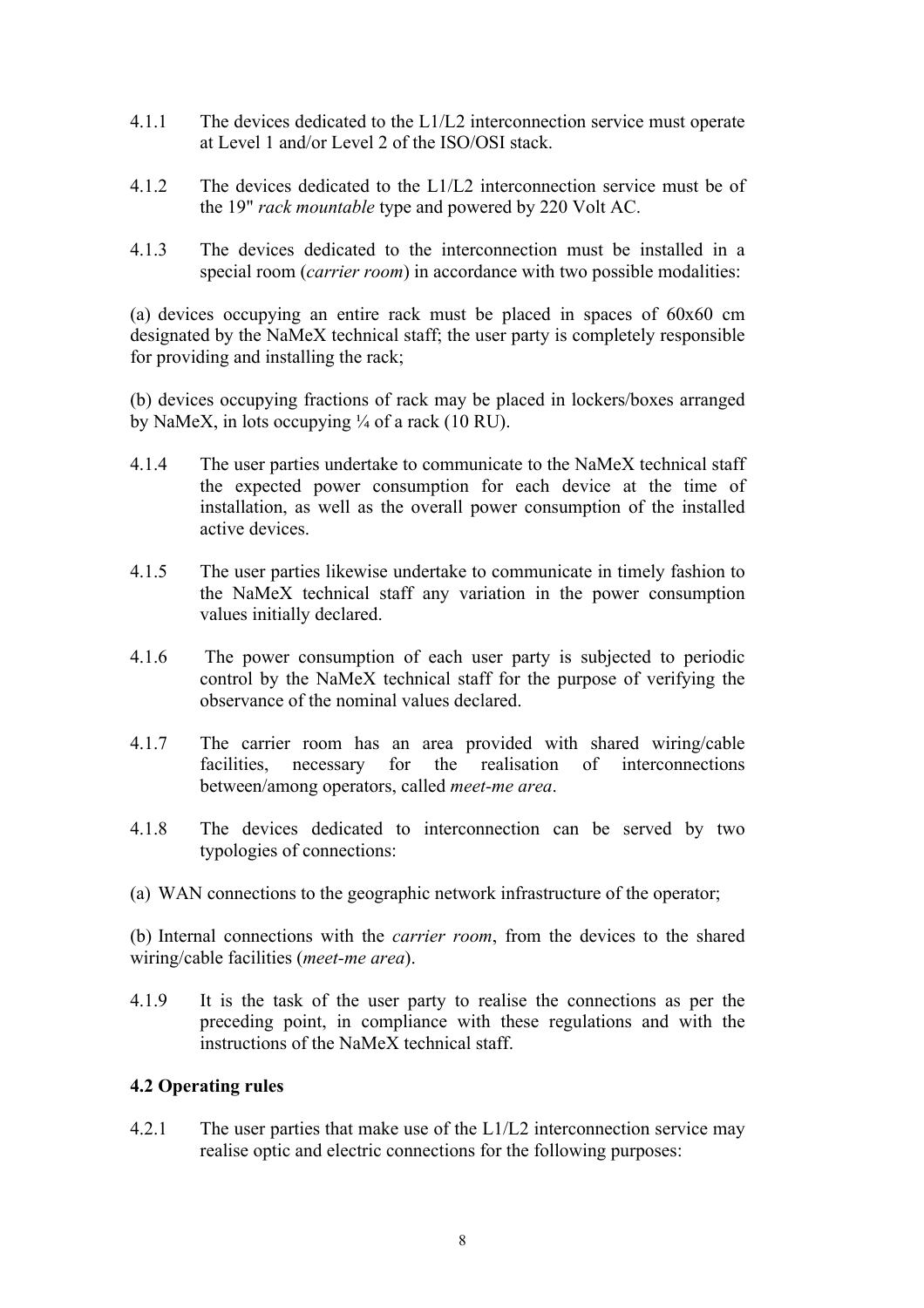(a) Interconnection of their own circuits with other operators present in the *carrier room*;

(b) Supply of circuits to enable connection with subjects present in other areas of the datacenter (PoP of operators, devices housed in the rooms dedicated to peering services, and entities housed in various capacities in the data rooms).

- 4.2.2 For the purpose of realising these connections each operator is obliged to install one or more patch-panels at the shared wiring/cable infrastructures (*meet-me area*) arranged by NaMeX.
- 4.2.3 The installation is allowed for the following types of wiring/cable and panels in the infrastructures of the *meet-me area*: single-mode (9/125 micron) and multi-mode (50/125 or 62.5/125 micron) optic fibre patchpanels, UTP patch-panel (category 5 or 6) and attestation blocks for coaxial cables (N3).
- 4.2.4 All the interconnection connections must be realised with the installation of optical and/or electrical patch cords between patch-panels of the *meet-me area*. In no case are direct connections between/among the devices of different operators or between the devices of one operator and other areas of the datacenter allowed.
- 4.2.5 It is the task of the user party to provide the material necessary for the installation and realisation of the patch cords necessary for the realisation of the interconnection circuits.
- 4.2.6 It is the task of the user party to realise the interconnection patch cords in compliance with the rules contained in these regulations and in accordance with the instructions provided by the NaMeX technical staff.
- 4.2.7 It is prohibited for a user party to intervene on the transmission devices of other user parties present in the areas dedicated to the interconnection service.

## **5 Duties of the NaMeX Technical Staff**

- 5.1 The NaMeX technical staff undertakes to run a Website for keeping up to date a set of information of a technical nature, as follows:
- (a) In the public part of the site:
- graphics concerning the total traffic exchanged through the switching infrastructure of the exchange point
- the upstream capacity of the single user parties
- the bandwidth declared by the single user parties
- (b) In a part of the site with reserved access:

• graphs concerning the traffic of the single user party at the switching infrastructure of the exchange point